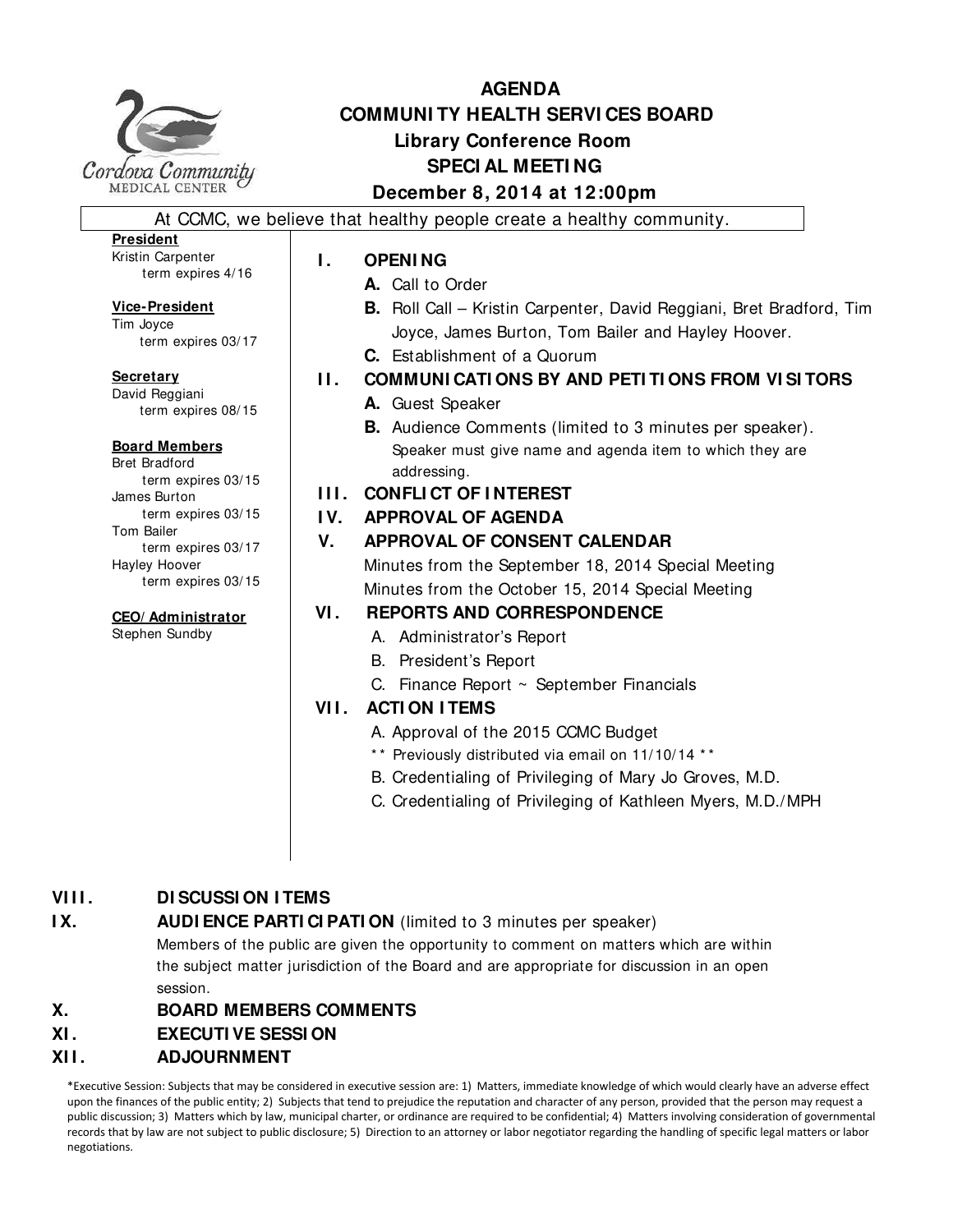# **Minutes Community Health Services Board Library Conference Room October 15, 2014 – 5:30 PM Special Meeting**

#### **I.** CALL TO ORDER AND ROLL CALL –

**Kristin Carpenter** called the HSB special meeting to order at 5:32 pm. Board members present: **Kristin Carpenter, David Reggiani, Bret Bradford** (arrived at 5:37pm)**, Tim Joyce, James Burton and Tom Bailer.** 

A quorum was established.

CCMC staff present: Stephen Sundby, CEO; Tiffany Varnadoe, CFO; Randy Apodaca, OT

#### **I I . COMMUNI CATI ONS BY AND PETI TI ONS FROM VI SI TORS**

- **Guest Speakers**  None
- **Audience Comments Judy Fulton** ~ I'm really happy to see that there might be potential Doctor's here all the time, we're very happy and very pleased.

#### **III. CONFLICT OF INTEREST - None**

#### **I V. APPROVAL OF AGENDA**

**M/ Joyce S/ Bailer** move to approve the agenda.

Carpenter  $\sim$  1 was going to propose that we add under Discussion item is Budget which was emailed out but not made a part of the Agenda, and there are copies here if anyone wants to see one.

**Upon voice vote, Agenda as amended passes 5-0. Upon voice vote, Main motion passes 5-0.**

## **V. APPROVAL OF CONSENT CALENDAR**

Minutes from the July 2, 2014 Regular Meeting **M/ Joyce S/ Bailer** move to approve the Consent Calendar. **Upon voice vote, Motion passes 5-0.**

# **VI . REPORTS AND CORRESPONDENCE**

## **Administrator's Report**

**Stephen Sundby** reported in **Staffing**, Margarita Moore was hired as the new Director of Nursing; Ruby Vergara is our new Dietary Manager; Greg Vergara is the Building Services Manager; we had Kari Collins accept the Long Term Care Coordinator position but she has since resigned so we have that position open; Megan Schmid is our Primary Care Clinic Nurse and Renee Lindow is our new Floor Nurse. We currently have four Nurses that we're using as travelers; three staff and one Long Term Care Coordinator. And we have two Providers. **Open positions**, Dr. Blackadar we keep in contact with him, we're just waiting for him to receive his license. The hold up on is that every Physician in the State is being renewed at this time and they only have one staff person who is working on that. He (Dr. Blackadar) keeps assuring us that as soon as he gets his license he'll sign the contract, give his notice and he'll come on full time and will live here, he's looking at long term like fifteen years. We met with Dr. Gear earlier today and presented a contract to him, he is in the National Guard so he has to see what the National Guard is going to require of him and he should know that sometime in November. He's one that everyone is familiar with and we've told him that we would work with him on what kind of schedule he would want but he has to see what the National Guard says. We have two Nursing positions open, one C.N.A position open, one casual Cook position and as you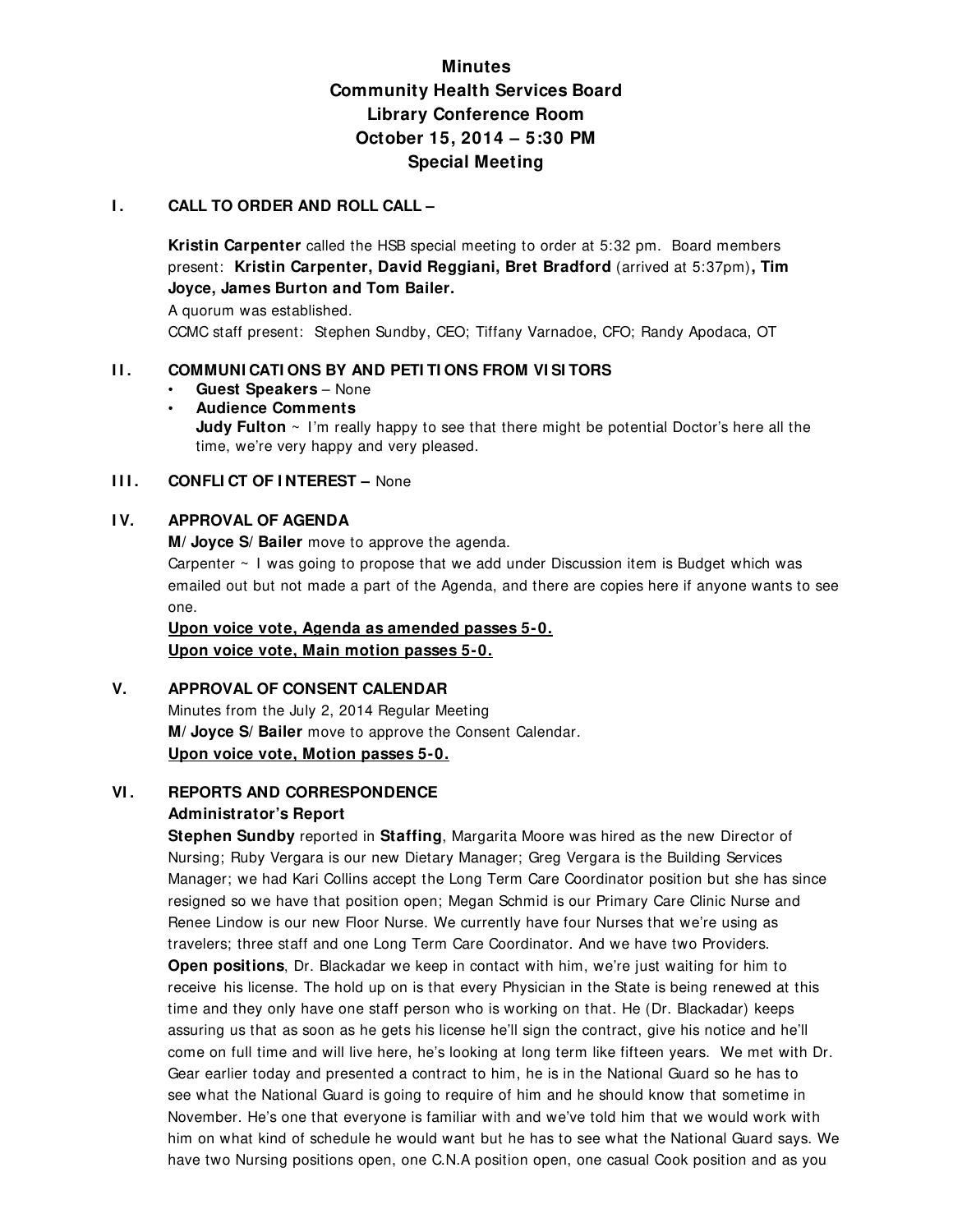all know Tim James has given his notice so the Human Resource Coordinator position is open as well, we've had four local applications and we interviewed the first applicant today. **Employee Satisfaction**, this is already out, the employees are answering those so we should get the results we can compared those with what we got last year. The **CT Scanner**, as you all are aware we got the \$250,000 from the Murdock Charitable Trust, The Rasmuson Foundation came on October 9th, Christopher Perez was here for a real quick visit. Our **Electronic Health Record** we are in the process of finalizing the contracts, Tiffany meets with them once or twice a week. We're in the final revision for the implementation plan for the EHR. We have contracted with Providence for an **Ultrasound Technician**, which was successful. We're not sure; she may not be able to come back, so we're working on pursuing our options as we know that we would like an Ultrasound Tech here on a somewhat regular basis. **Sound Alternatives** had a successful survey with the Joint Commission, when he left he was very complimentary. He said that on average when they come to a new site they usually have between twenty and forty items that have room for improvement and we only had six. As soon as we submit our Plan of Improvement tomorrow morning they will send us our accreditation.

#### **President's Report**

**Carpenter** reported that she has been talking with the City Manager about putting together a draft contract for us to present to our Administrator. We do have an Executive Session on our Agenda, we could talk about it in there is people wanted to at least look at the draft to start with

#### **Finance Report**

**Tiffany Varnadoe** reported that in July our **Revenue** is a little over budget at \$5,192,000; our **Expenses** are pretty much in line like we had budgeted for. The things that there are variances on that are a little bigger are Insurance, Repairs and Maintenance is down, Other Expenses are high and the reason for that is we had to pay our survey fees that we had to pay to CMS that we didn't budget for. Professional Services is up because we still have a lot of travelers. Supplies are down a little bit. Minor Equipment is pretty much in line. Utilities and Fuel is way down, I would imagine as we go into winter that it will go up. Our Rent/Lease is up because of the traveling staff, hopefully as we start to hire permanent staff. Our Net Operating Income before depreciation is \$127,934.00, I do want you to be aware that in that \$127 also includes the Medicare settlement that we got earlier in the year, that might not be something that we get every year. Our Patient Days are right in line with where we budgeted. Our Long Term Care Bed Days are down a hair. Swing Bed Days are up, Medicare Swing Days are down. Outpatient Visits are down a little bit. ER visits are down, but our Clinic visits are up. What's happening is, patients that usually would just go to the ER are now going to the Clinic. And our Cash on hand for July was down to 26 days.

## **VI I . ACTI ON I TEMS**

- **A. Credentialing and Privileging of Thomas Hunt, MD**
- **B. Recredentialing and Privileging Melissa Brooks, FNP**
- **C. Approve API 's Credentialing and Privileging of Mark Erickson, MD for the Joint Commission.**

 **M/ Joyce S/ Burton** "I move to approve the Credentialing and Privileging of Thomas Hunt, MD; Melissa Brooks, FNP and API's Credentialing and Privileging of Mark Erickson, MD."

**Upon Voice Vote, Motion Passes 6-0**

## **D. Request to I ncrease the Charge Master**

**M/ Joyce S/ Bradford** "I move that we approve the increase of the Charge Master." **Upon Voice Vote, Motion Passes 6-0**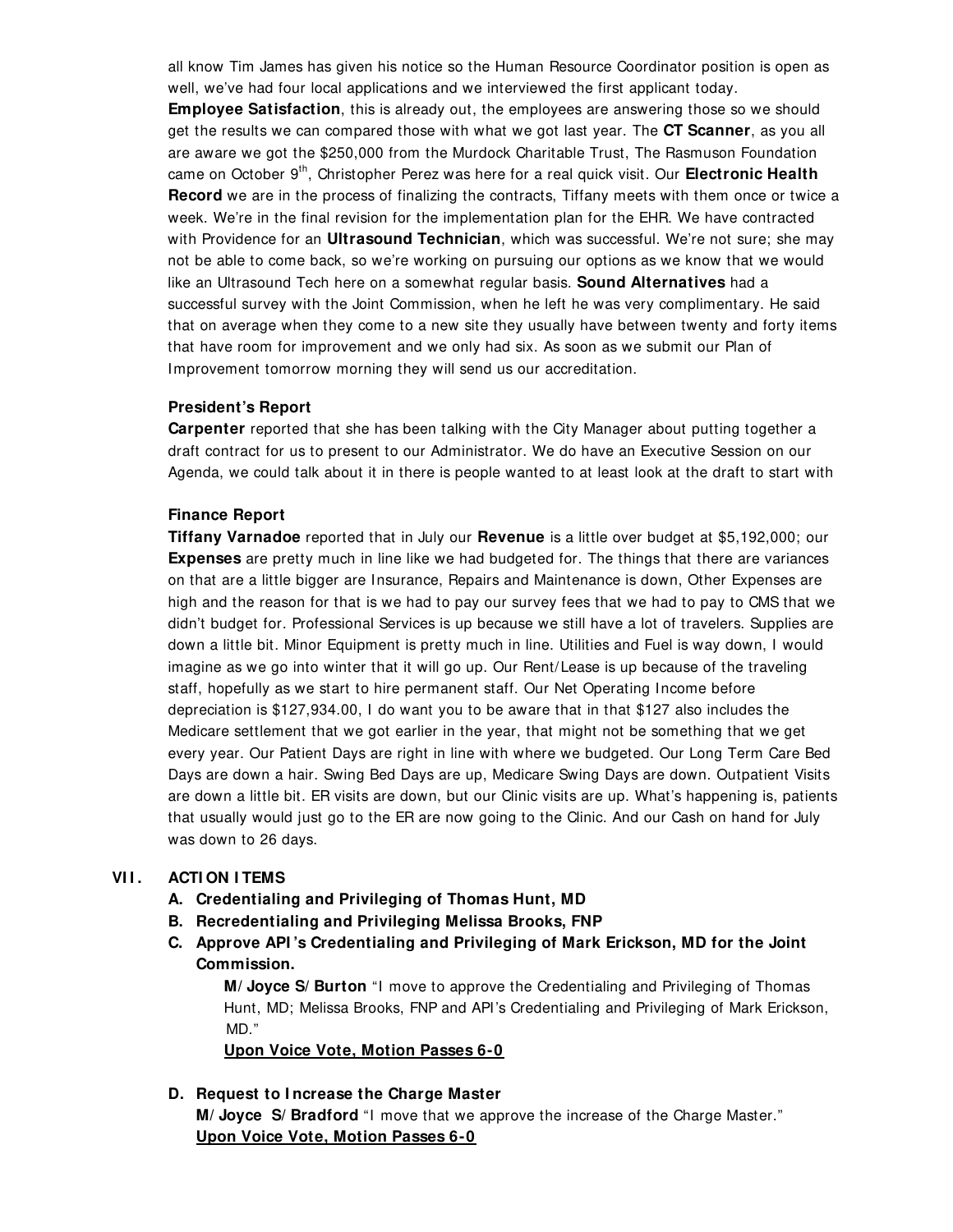**Carpenter** ~ In the future I would love to see something presented in writing, even just a short narrative to explain what it is or a justification for what you're asking.

- **E.** Review and Approval of the CCMC Employee Handbook
	- **M/ Joyce S/ Bailer "I move to approve the Grievance Procedure for the CCMC Employee Handbook, Section 12"**

**Stephen Sundby** gave a brief history informing HSB that the update has been ongoing and that not all of the current Senior Leadership had had a chance to review the Handbook. The Attorneys however have asked that Section 12 Grievance Procedure be approved this evening.

**Upon Voice Vote, Motion Passes 6-0**

**F. Election of Officers** (open position is for Vice President) **M/ Bradford S/ Reggiani "I nominate Tim Joyce" Upon Voice Vote, Motion Passes 5-0**

#### **VIII. DISCUSSION ITEMS**

## **A. Budget**

**Tiffany Varnadoe** stated that Revenue has a modest increase in 2015. The big variance in Patient Services is Behavioral Health and that is because I moved it to Patient Services versus remaining in Grants because it isn't a grant. Cost Recovery just a note for you, I did not budget the settlement. Other Grants the only difference there is that there had been an Emergency Preparedness Grant, we did not budget for that because the State has to do some cutbacks. In Kind Contributions includes the two Providence contracts as well. With Stephen being appointed the line items might change. Under Expenses, Wages of course is going up, just as a note on that I am working with Marty Michaels to find the best way to categorize some of those. And Taxes fall right in line with Wages. Professional Services, a big change is in Agencies. The other note is that Legal has gone up a tremendous amount in the past few years. And Non Productive is PTO, Vacation, On-call. Minor Equipment, there are a few things that we do need to buy this year so we've budgeted for that. Supplies, our new DON has noticed a good bit of waste and she is looking for ways to reduce that. Rents/Leases are up, but it is projected to go down as we hire permanent staff. And Utilities is pretty much in line where it should be. Dues and Subscriptions like ASHNHA for instance is \$26,000. Other Expenses is kind of our catch all, our bank fees, finance charges, holiday party for our staff etc. That brings our Net Operating Expenses to a loss of \$145,798.

HSB asked Tiffany Varnadoe, CFO for something in writing attached to the financial submissions in future meetings to aid in building a historical record.

#### **I X. AUDI ENCE PARTI CI PATI ON** ~ None

#### **X. BOARD MEMBERS COMMENTS**

**Joyce** ~ I just want to thank Tiffany for all of the work that she put in on this budget. **Carpenter** ~ Thank you Tim for stepping up as Vice President.

## **XI . Executive Session** at 6:35pm

**M/ Reggiani S/ Bradford** "I move to go into Executive Session for matters, immediate knowledge of which would clearly have an adverse effect upon the finances of the public entity".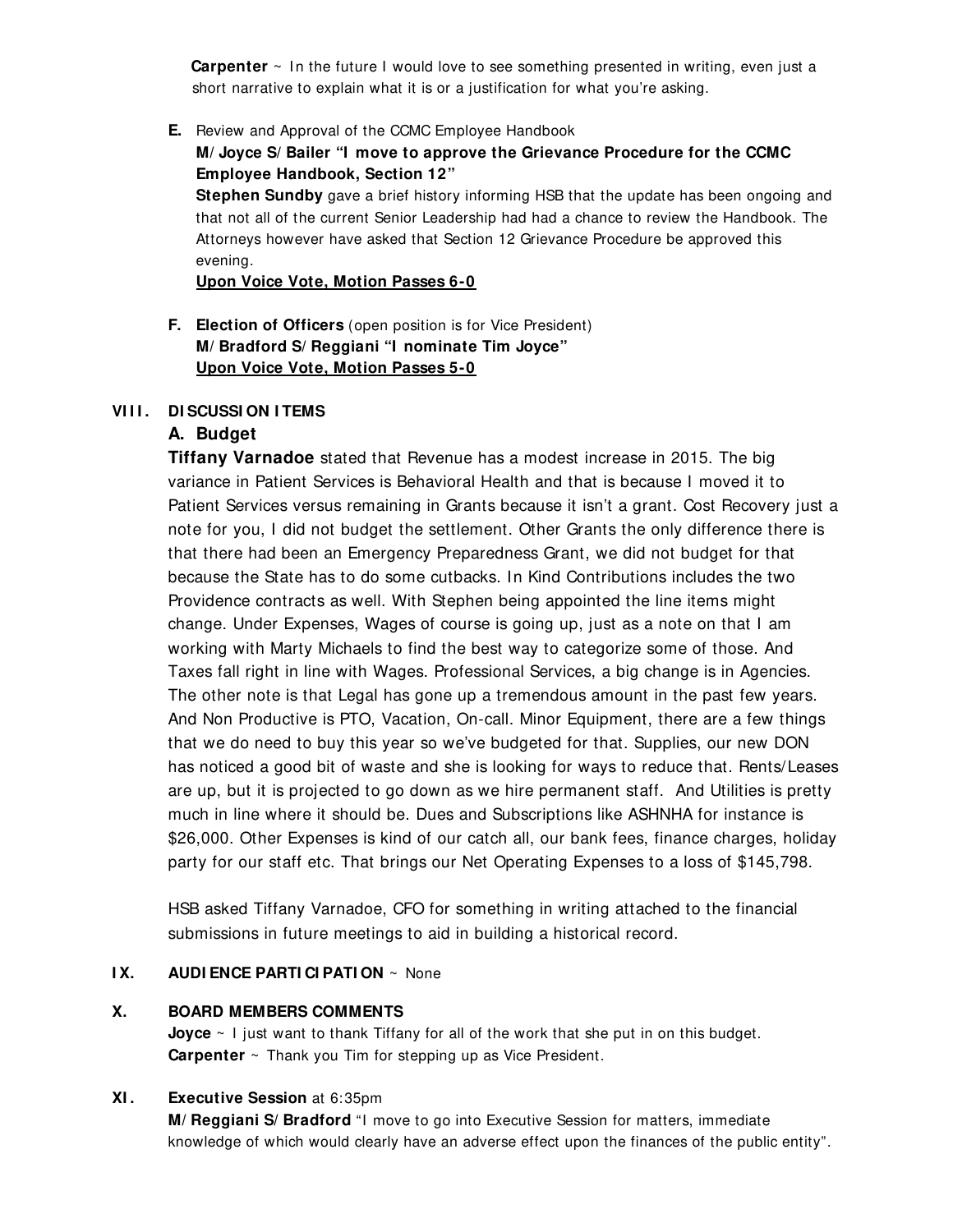**Carpenter** called the Special Meeting back to order

HSB has picked October 23<sup>rd</sup> 2014 at 7pm for a Special Meeting

## **XI I . ADJOURNMENT** –

**M/ Bradford S/ Joyce** Move to adjourn the meeting. **Carpenter** declared the meeting adjourned at 6:55pm.

**Transcribed by: Faith Wheeler-Jeppson**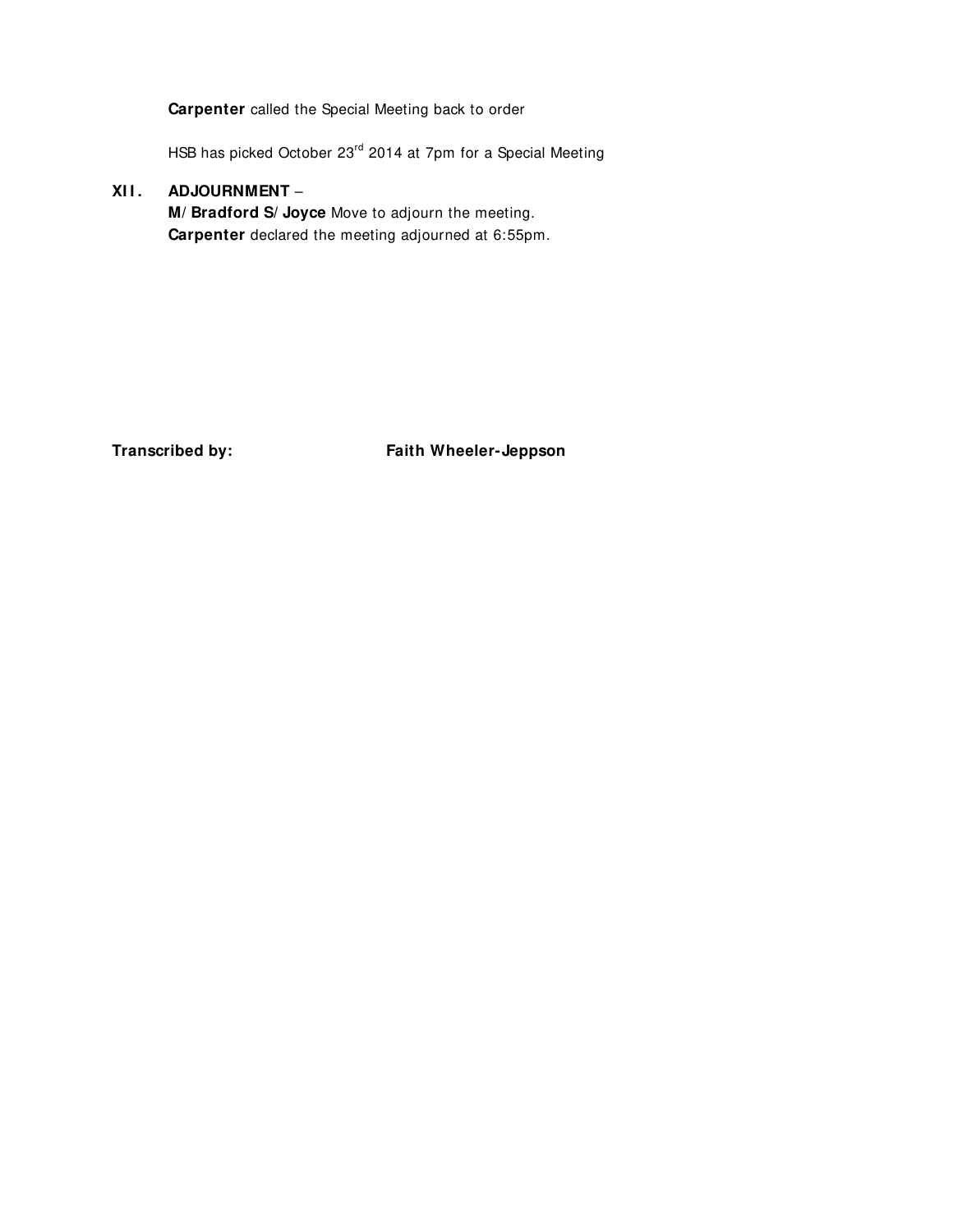## **Minutes Community Health Services Board Library Conference Room September 18, 2014 – 12:00 PM Special Meeting**

#### **I. CALL TO ORDER AND ROLL CALL –**

**Kristin Carpenter** called the HSB special meeting to order at 12:00 pm. Board members present: **Kristin Carpenter, David Reggiani and Tim Joyce.** 

A quorum was not established. Carpenter advised that though there was not a quorum that the members present could have a discussion on the subject as there is no action to be had. CCMC staff present: **Stephen Sundby, Interim CEO; Tiffany Varnadoe,** CFO. Interested parties present telephonically: **Sean McCallister, Providence; Susan Humphrey-Barnett, Providence and Randy Robertson, City Manager.**

#### **II. COMMUNICATIONS BY AND PETITIONS FROM VISITORS**

- **A. Guest Speakers**  None
- **B. Audience Comments** None
- **III. CONFLICT OF INTEREST** None
- **IV. APPROVAL OF AGENDA -** None
- **V. APPROVAL OF CONSENT CALENDAR** None

#### **VI. REPORTS AND CORRESPONDENCE**

- **A. Administrator's Report –** None
- **B. President's Report** None
- **C. Finance Report** None

#### **VII. ACTION ITEMS -** None

#### **VIII. DISCUSSION ITEMS**

**A.** Electronic Medical Records –

**Carpenter** ~ So you all have been talking to Healthland for a year?

**Sundby**  $\sim$  It's been longer than that actually, the contract was signed almost 2 years ago. Where we're at now with them is that they're trying to resolve all of the issues that we foresee. We've got \$430,000 invested already, and we looked at the cost of another and if we were to go with another company it would be \$1.2 million. So financially it would be good if we could work this out with Healthland rather than start over. Tiffany will be meeting with them on Monday.

**Varnadoe** ~ They've promised me a new plan, we're also asking them for some names of other hospitals that have implemented the plan. I'd like to contact them and see what kind of problems they've had and what they like about the program.

**Carpenter**  $\sim$  wasn't there something about a certain module that wasn't part of their own software that you would have to buy separately?

**Varnadoe**  $\sim$  Yes, it's for the Long Term Care Unit, there was a line item for it when we signed the contract in 2012. Between then and now they've decided not to develop the module, they've purchased it third-party. It will be a separate program and a separate implementation.

**Sundby**  $\sim$  But the cost is supposed to be included since it was in the original contract, they've in essence just substituted what they were going to develop for one that is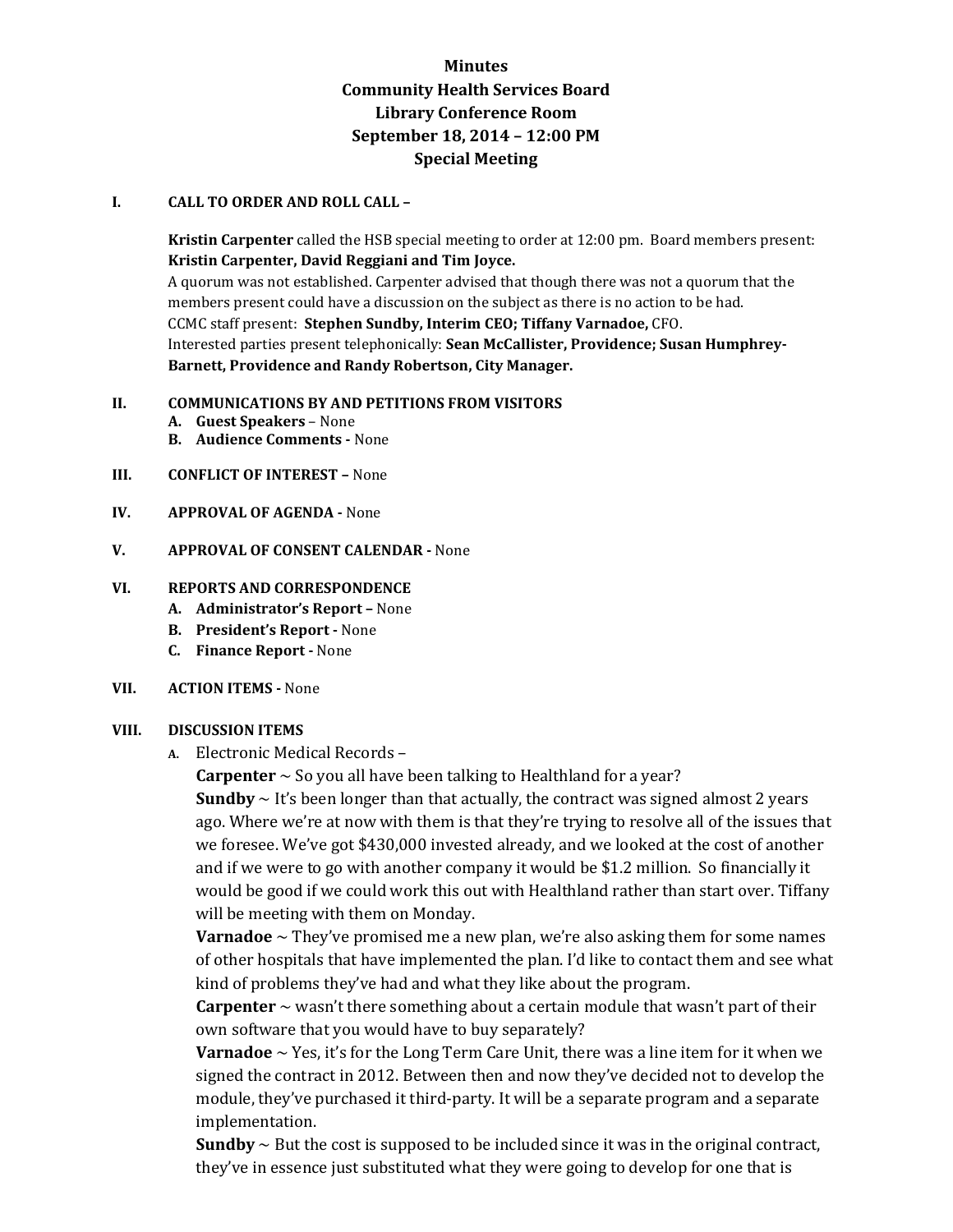already developed. There will be some additional costs, which are mainly just travel since that's not included in the cost.

**Varnadoe** ~ We'll have to pay for all implementation, Airfare, hotel, food etcetera. **Carpenter**  $\sim$  So you've got \$420,000 into it, and at least \$330,000 more. **Varnadoe**  $\sim$  \$330,000 to pay up the contract, I'm guessing around \$150,000 for implementation and then of course our hardware is \$170,000.

**Joyce** ~ One of my concerns, and this goes back to Susan and Sean, one of the things when we started down this road with Healthland was that we had a contract with them to have this installed by certain dates because there were some reimbursements that we could get. And if we exceeded those dates we could get into a penalty situation, and we've already done that. We're into that penalty situation where whenever we implement, whenever that happens we're going to be fined because we're late. So I'm wondering, is there some way that Providence can put some pressure on Healthland? **Humphrey-Barnett**  $\sim$  I agree with you, I think that is a really good idea for us to ask Providence to get with Healthland and say that we had intended to get some of our meaningful use money back based on our original implementation date through no fault of ours. I think we should try to get them to reduce what we owe or what we will owe if we stay with them by the amount that we could've gotten from meaningful use. I don't know if we're going to be in a penalty situation or not, maybe Tiffany can answer that. **Varnadoe**  $\sim$  we've missed the attestation for this year, we might be able to depending on when the actual implementation happens be able to attest for next year. But we've definitely missed it for this year. So we're already into the penalty for next year.

**Carpenter**  $\sim$  So there's a penalty of a certain percentage if we don't get it working by 2015?

**Varnadoe**  $\sim$  Yes, it's just for the Medicaid patients, and they basically take 1% off the top.

**Joyce** ~ That's significant.

**Varnadoe**  $\sim$  It's not good, but the good thing is that our volume for Medicaid is small. **Humphrey-Barnett** ~ Yes I think that our In-patient and Swing bed Medicaid use is very small.

**Joyce**  $\sim$  It may not be a lot of money, but it's money we didn't need to lose.

**Carpenter**  $\sim$  What is it going to take to get Healthland to do what they said they were going to do? And I want to know that we're going down this road because it's going to give us long term functionality, not because we've already spent a bunch of money. Is this system going to be as functional as say CPSI?

**Sundby**  $\sim$  What they're claiming now is that they have 75% of the screenings for Clinical and Financial that we wouldn't have to build, which is still a lot, but much better than having to build all of it. And they're changing the plan on how they're going to implement it, a big concern of ours is that even though they deal primarily with small hospitals they are having a hard time understanding that we don't have a lot of extra staff. And I think now they understand that.

**Carpenter**  $\sim$  I keep coming back to CPSI because it's the only other package that I know of that's already been developed. Are you able to look at their system and get some kind of a functionality bench-mark of this is what they system is supposed to do for us? **Varnadoe** ~ CPSI will not let me look at their system, but I called some of the other hospitals and talked with their IT people and find out how their implementation worked, how does their Clinical Staff like it, how does their Business Office Staff like it and those things.

**McCallister** ~ I do believe that if we were serious about switching vendors that CPSI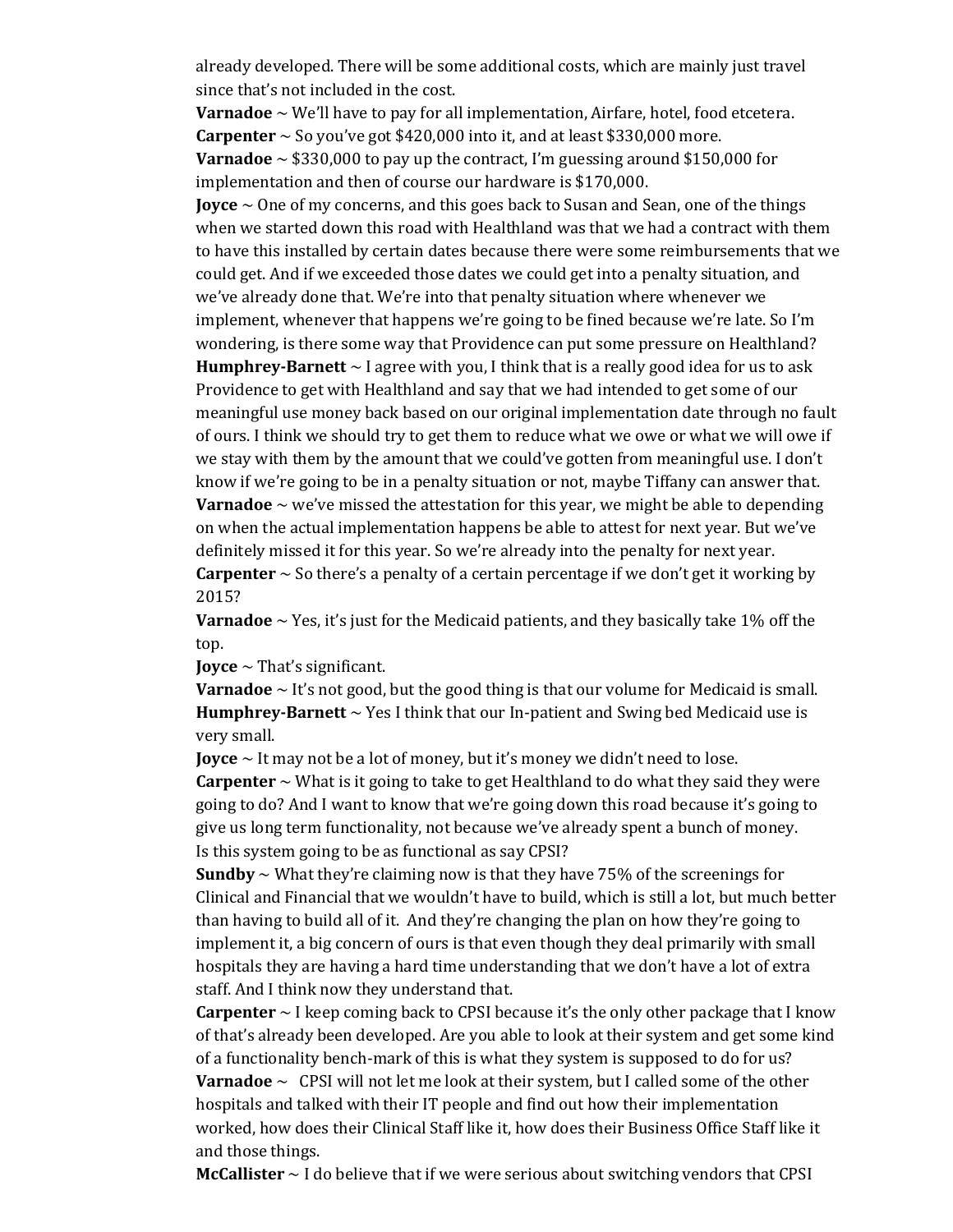would come to Cordova and do a demonstration and certainly show the product. CPSI was Valdez's first choice about five years ago. And it was a difficult implementation and followed by significant dissatisfaction at the point of care. Now, we only had it for a couple of years and then Providence as an enterprise decided that for all of its facilities that they would migrate to Epic. And frankly our smaller facilities have struggled with Epic, even the larger ones. All of these EMR system products are very challenging. Now I do want to tell you with CPSI that in the middle of that we did ask CPSI to defer us to some of their customers around the country and we did make contact with some of them. There are facilities that are extremely pleased with the product, but not until they've been into it for about five years.

**Joyce** ~ The one thing I want to come away with after this meeting is that Monday when you meet with those folks if you're not perfectly satisfied or you're not getting the response that you were expecting then we need to come back and coming back to Sean and Susan again, we're going to need your help putting some pressure on them and getting things implemented. I'm really worried about what's going to happen here in the next few days if they come and give us more delays.

**McCallister** ~ Both Susan and I agree with you, I did attend the initial meeting and I did make sure that Healthland knew that I represented Providence. And absolutely we will put pressure on Healthland. I will be participating in Monday's call as well. Maybe it's that Providence needs to write a letter to Healthland to make that point that were serious and that this has to go smoothly and that Healthland has to deliver on its commitments and work with us to make this successful.

**Reggiani**  $\sim$  It's just very discouraging situation to be in.

**Carpenter**  $\sim$  How tight is our contract, if we're not able to hold them to deadlines what is our recourse?

**Sundby** ~ I requested those from Healthland and what they said was pretty much what we had. The original contract was the 1998 contract when we got Classic, and what they did was added an addendum for Centriq to that. In that contract it was pretty clear; if we already had it implemented and we wanted to get out of that maintenance fee it tells you how to do that. What it doesn't tell you is what happens like in our scenario, we haven't implemented it yet and it hasn't come, if we decided that we aren't happy with it then how do we get out of it. I even asked them, if we wanted to get out of this then how do we do it? And they said that they would have to go to their legal team and ask.

**Carpenter**  $\sim$  Maybe this is something that Providence could help with if we decide to continue and accept their work plan, I would like to see them sign something that holds them accountable. If we don't have that now, I don't want to give them another dime until we could get something in place.

**Varnadoe**  $\sim$  we can certainly ask them to give us something in writing, to amend the contract.

**McCallister** ~ I believe you told me that the City's attorney Jennifer Alexander has the contract and is looking through it.

**Varnadoe** ~ Her response to Stephen and I was that she really didn't see an out or a way to not get out. It wasn't mentioned at all.

**Roberts** ~ I have spoken with Mrs. Wells and I have given Holly some bench marks that I'd like for her and her team to sit down and look at. I would encourage you all, I'm not sure if you want to keep putting money into a used car because you still have a used car. I didn't know this relationship was sixteen years old. But all that said and done, Holly is prepared to spend some time on this contract. Now that you all have given me a charter I can handle that.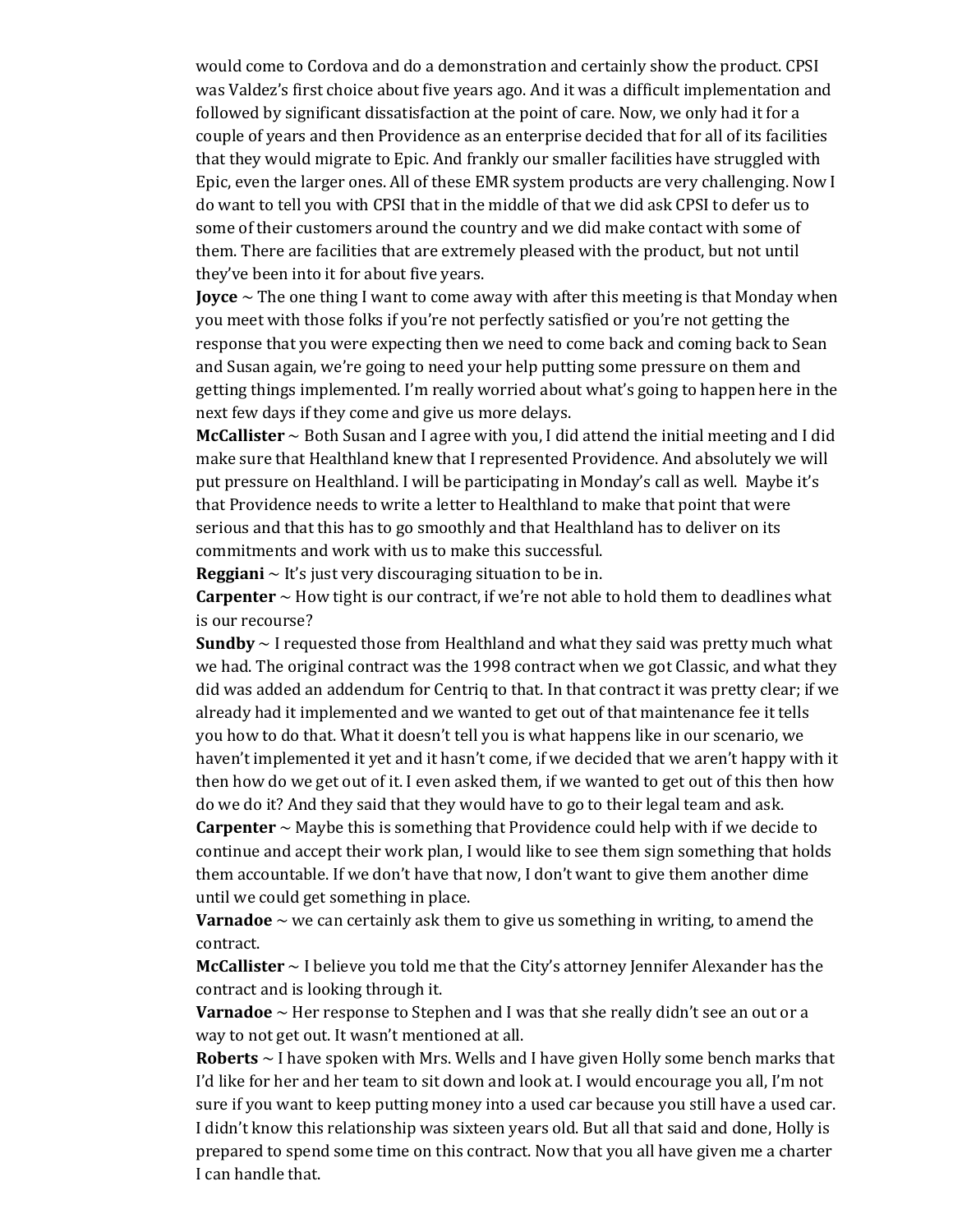**Carpenter** ~ Stephen and Tiffany if you all could keep us posted with what you learn on Monday.

- **IX. AUDIENCE PARTICIPATION** None
- **X. BOARD MEMBERS COMMENTS** None
- **XI. EXECUTIVE SESSION**  None
- **XII. ADJOURNMENT Carpenter** declared the worksession adjourned at 12:35 pm.

**Transcribed by: Faith Wheeler-Jeppson**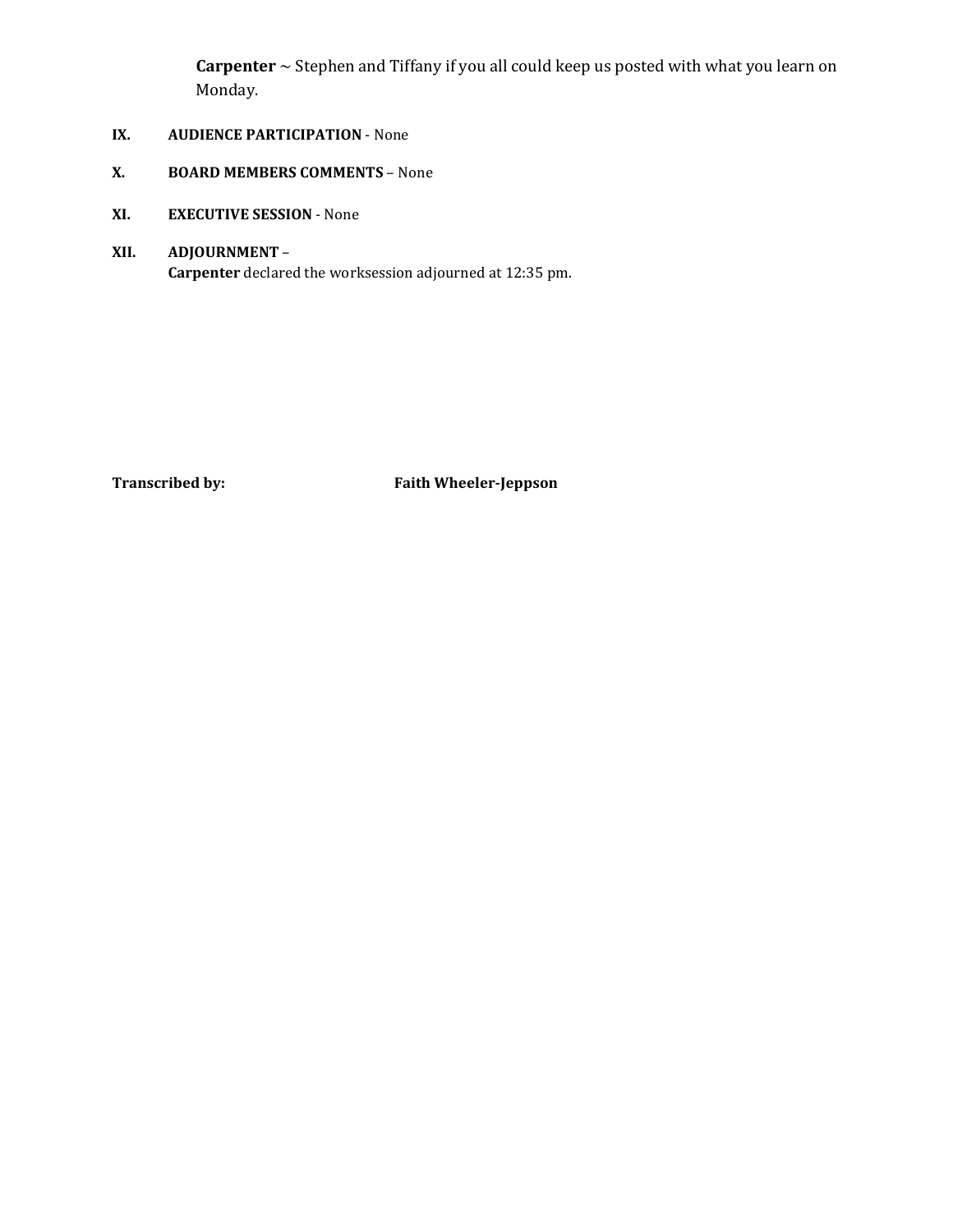

 $P: (907)$  424-8000 | F: (907) 424-8116 P.O. Box 160 | 602 Chase Ave., Cordova, AK 99574-0160

**TO:** HSB, City Council Members **FROM:** Stephen Sundby, Ph.D., CEO **DATE:** December 8, 2014

**RE:** Administrator's Report

## **Staffing**

We have hired the following employees since the last Board meeting.

- 1) Sam Blackadar, MD March 2, 2015 start date
	- 2) Laura Cloward, HR Coordinator/IT

We have the following travelers at this time.

- 1) 3 Nurses
- 2) 1 Medical Providers (Physician)

Status of open positions and transitions:

- 1) Physician
- 2) Advance Nurse Practitioner/Physician Assistant
- 3) Nurse We have night shift and swing shift nursing position open.
- 4) CNA We have one open position.

## **Employee Satisfaction**

CCMC completed its second annual employee satisfaction survey in October. We are in the process of analyzing the data and will report to the HSB and staff.

## **CT Scanner**

- CCMC has received notification of award for \$250,000 from the Murdock Charitable Trust.
- CCMC has received verbal notification of award for \$250,000 from the Rasmuson Foundation.

## **Electronic Health Record (EHR) – Healthland Centriq**

• We have started the implementation of the hardware necessary for implementing the EHR.

## **Sound Alternatives**

• Sound Alternatives has been granted Joint Commission Accreditation.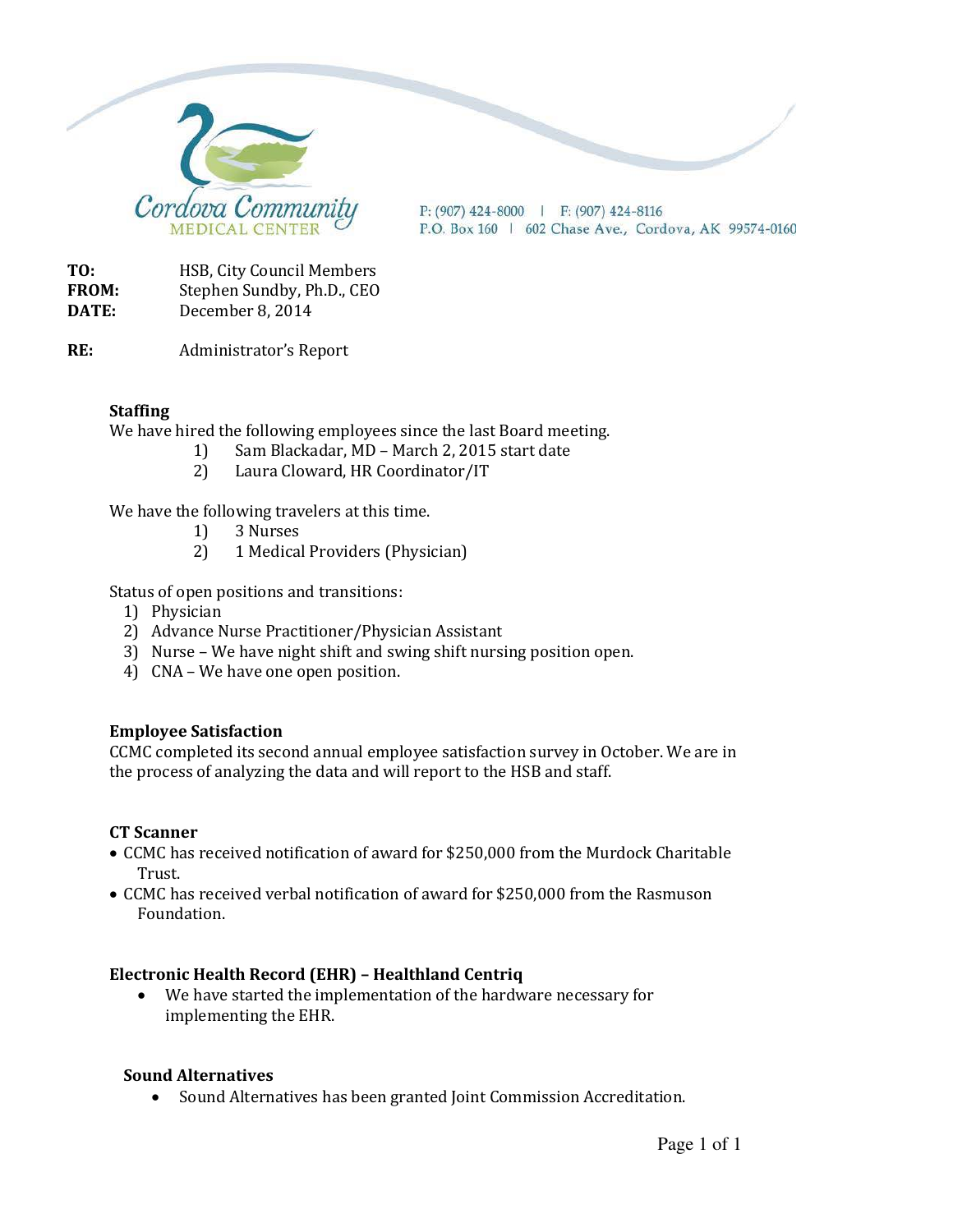|                                       |               |               |               | 2019 вороет Зомман        |                  |                     |                                                                                                                           |
|---------------------------------------|---------------|---------------|---------------|---------------------------|------------------|---------------------|---------------------------------------------------------------------------------------------------------------------------|
|                                       | 2012          | 2013          | 2014          | 2014<br><b>YTD Actual</b> | 2014             | 2015                |                                                                                                                           |
|                                       |               |               |               | Jan-July                  |                  |                     |                                                                                                                           |
|                                       | <b>Actual</b> | <b>Actual</b> | <b>Budget</b> |                           | <b>Projected</b> | <b>Budget</b>       | <b>Comments</b>                                                                                                           |
| <b>REVENUE</b>                        |               |               |               |                           |                  |                     |                                                                                                                           |
| <b>PATIENT SERVICES REVENUE</b>       |               |               |               |                           |                  |                     |                                                                                                                           |
| Acute                                 | 193,405       | 581,571       | 618,148       | 361,235                   | 619,260          | 648,050             |                                                                                                                           |
| Swing Bed                             | 316,858       | 693,530       | 765,394       | 554,264                   | 965,167          | 1,013,425           |                                                                                                                           |
| Long Term Care                        | 3,448,159     | 3,993,438     | 4,233,044     | 2,152,498                 | 3,689,997        | 3,874,497           |                                                                                                                           |
| Clinic                                | 582,591       | 548,027       | 580,909       | 455,861                   | 781,476          | 795,549             |                                                                                                                           |
| Outpatients-Other                     | 2,359,166     | 2,279,338     | 2,810,623     | 1,679,546                 | 2,879,222        | 3,023,184           |                                                                                                                           |
| <b>Behavioral Health</b>              | 232,527       | 177,231       | 187,865       | 113,589                   | 194,724          | 559,103 here.       | SA Waivers previously categorized in Cost Recoveries,<br>but they are actual patient services so I reclassed them         |
| <b>Patient Services Revenue Total</b> | 7,132,706     | 8,273,135     | 9,195,983     | 5,316,993                 | 9,129,846        | 9,913,808           |                                                                                                                           |
| <b>DEDUCTIONS FROM REVENUE</b>        |               |               |               |                           |                  |                     |                                                                                                                           |
| Charity                               | 123,945       | 194,258       | 204,468       | 250,937                   | 350,000          |                     | Charity care application being addressed with patients on<br>353,000 a more regular basis.                                |
| Contractual                           | 1,194,370     | 1,944,055     | 1,825,522     | 286,493                   | 1,174,560        | 1,832,762 guarantee | CR settlement of \$150,000 estimated - this is not a                                                                      |
| <b>Bad Debt</b>                       | 310,975       | 354,404       | 376,000       | 182,732                   | 375,000          | 375,000             |                                                                                                                           |
| <b>Deductions Total</b>               | 1,629,290     | 2,492,717     | 2,405,990     | 720,162                   | 1,899,560        | 2,560,762           |                                                                                                                           |
| <b>COST RECOVERIES TOTAL</b>          |               |               |               |                           |                  |                     |                                                                                                                           |
| Grants                                | 520,469       | 536,246       | 513,556       | 126,613                   | 487,927          | 487,927             |                                                                                                                           |
| In-Kind/Contributions                 | 425,954       | 377,392       | 384,000       | 430,608                   | 806,028          |                     | Providence contract change, this is City contributions for<br>312,149 water/sewer/plowing and USAC for internet           |
| Other Revenue                         | 709,333       | 596,544       | 567,842       | 290,336                   | 438,537          |                     | SA Waivers previously categorized in Cost Recoveries,<br>80,000 but they are actual patient services so I reclassed them. |
| <b>Cost Recoveries Total</b>          | 1,655,756     | 1,510,182     | 1,465,398     | 847,557                   | 1,732,492        | 880,076             |                                                                                                                           |
| <b>TOTAL REVENUE</b>                  | 7,159,172     | 7,290,600     | 8,255,391     | 5,444,388                 | 8,962,778        | 8,233,122           |                                                                                                                           |
|                                       |               |               |               |                           |                  |                     |                                                                                                                           |
| EXPENSES                              |               |               |               |                           |                  |                     |                                                                                                                           |
| <b>WAGES</b>                          |               |               |               |                           |                  |                     |                                                                                                                           |
| CNA's                                 | 257,439       | 259,089       | 299,783       | 169,925                   | 291,299          | 294,212             |                                                                                                                           |
| Nurses                                | 660,203       | 575,900       | 651,041       | 421,893                   | 723,245          | 730,477             |                                                                                                                           |
| Management                            | 412,726       | 444,160       | 614,016       | 445,046                   | 762,936          |                     | 790,565 All Department Heads are located in this category.                                                                |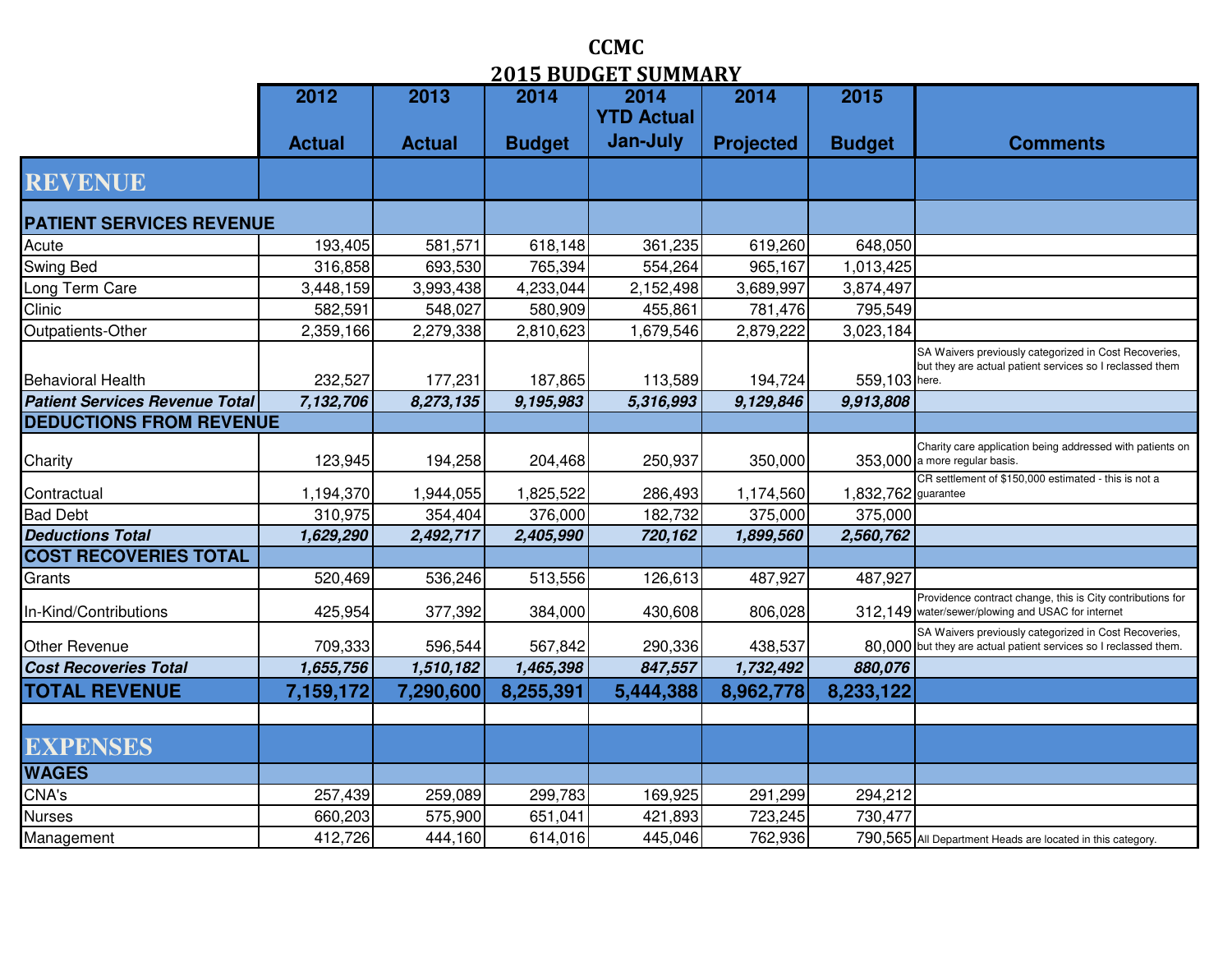|                                    | 2012          | 2013          | 2014          | .<br><b>DUPREMAR</b><br>2014 | 2014             | 2015          |                                                                                                                           |
|------------------------------------|---------------|---------------|---------------|------------------------------|------------------|---------------|---------------------------------------------------------------------------------------------------------------------------|
|                                    |               |               |               | <b>YTD Actual</b>            |                  |               |                                                                                                                           |
|                                    | <b>Actual</b> | <b>Actual</b> | <b>Budget</b> | Jan-July                     | <b>Projected</b> | <b>Budget</b> | <b>Comments</b>                                                                                                           |
| NonProductive                      | 339,786       | 283,900       | 183,220       | 250,359                      | 428,833          | 405,121       | This includes PTO, on call hours, holidays                                                                                |
| Other                              | 1,202,381     | 1,275,402     | 1,347,862     | 652,190                      | 1,124,740        | 1,085,988     |                                                                                                                           |
| Physicians                         | 131,833       | 64,779        | 120,640       | 64,178                       | 110,019          | 111,120       |                                                                                                                           |
| PTO Accrual                        | $-35,656$     | 26,241        | 100,826       | 9,988                        | 17,122           | 17,293        |                                                                                                                           |
| Technicians                        | 24,596        | 101,360       | 209,018       | 119,804                      | 205,378          | 207,432       |                                                                                                                           |
| <b>Wages Total</b>                 | 2,993,308     | 3,030,831     | 3,526,406     | 2,133,383                    | 3,663,573        | 3,642,208     | *I have been talking with our CR expert and looking at the<br>correct classifications for employees.                      |
| <b>TAXES AND BENEFITS</b>          |               |               |               |                              |                  |               |                                                                                                                           |
| <b>FICA</b>                        | 217,769       | 219,195       | 267,178       | 178,091                      | 305,255          | 303,308       |                                                                                                                           |
| Health and Life                    | 596,509       | 535,464       | 644,997       | 382,939                      | 656,433          | 654,998       |                                                                                                                           |
| Retirement                         | 534,233       | 559,822       | 737,375       | 454,379                      | 778,826          | 785,015       |                                                                                                                           |
| <b>Taxes and Benefits Total</b>    | 1,348,511     | 1,314,481     | 1,649,550     | 1,015,409                    | 1,740,514        | 1,743,321     |                                                                                                                           |
| <b>RECRUIT/RELOCATE</b>            |               |               |               |                              |                  |               |                                                                                                                           |
| <b>Recruit/Relocate Total</b>      | 20,794        | 62,275        | 78,000        | 72,491                       | 90,293           |               | 2014 had several positions filled - CFO, DON, Dietary Mgr<br>45,104 & Facilities Mgr. This expense will be lower in 2015. |
| <b>PROFESSIONAL SERVICES</b>       |               |               |               |                              |                  |               |                                                                                                                           |
| Locums                             | 392,949       | 511,876       | 500,000       | 243,116                      | 416,770          | 425,105       |                                                                                                                           |
| <b>Traveling Nurses</b>            | 102,364       | 139,043       | 150,000       | 54,853                       | 94,034           | 95,915        |                                                                                                                           |
| Agency Staff                       | 388           | 67,792        | 184,000       | 35,999                       | 65,013           |               | In 2014 we hired permanent PT and Lab Tech. This has<br>47,196 reduced need for Agency staff in these areas.              |
| Legal                              | 5,060         | 27,412        | 28,000        | 30,224                       | 51,813           | 50,000        |                                                                                                                           |
| Professional -Other                | 739,478       | 636,979       | 486,850       | 304,250                      | 434,083          |               | Audit, Cost Report, Collection Agency, EICU. API,<br>448,763 Pharmacist, Patient/Employee Surveys, Coding                 |
| Management Contract                | 87,503        | $-68,906$     | 210,000       | 258,999                      | 500,000          |               | 25,000 Providence contract reduced to 25,000                                                                              |
| <b>Professional Services Total</b> | 1,327,742     | 1,314,197     | 1,558,850     | 927,441                      | 1,561,713        | 1,091,979     |                                                                                                                           |
| <b>MINOR EQUIPMENT</b>             |               |               |               |                              |                  |               |                                                                                                                           |
| Minor Medical Equipment            | 17,987        | 2,350         | 7,500         | 7,301                        | 9,587            |               | 22,179 Glucometers needed that meet FDA regs                                                                              |
| Other Minor Equipment              | 14,226        | 12,642        | 9,150         | 5,348                        | 9,168            | 13,852        |                                                                                                                           |
| <b>Minor Equipment Total</b>       | 32,213        | 14,992        | 16,650        | 12,649                       | 18,755           | 36,031        |                                                                                                                           |
| <b>SUPPLIES</b>                    |               |               |               |                              |                  |               |                                                                                                                           |
| Freight                            | 54,183        | 47,745        | 49,800        | 39,129                       | 67,079           | 68,921        |                                                                                                                           |
| <b>Medical Supplies</b>            | 146,666       | 132,233       | 221,100       | 90,934                       | 156,395          | 160,823       |                                                                                                                           |
| NonMedical Supplies                | 47,654        | 45,504        | 33,125        | 27,679                       | 46,857           | 47,794        |                                                                                                                           |
| Pharmacy                           | 76,940        | 103,591       | 108,900       | 58,158                       | 99,699           | 101,693       |                                                                                                                           |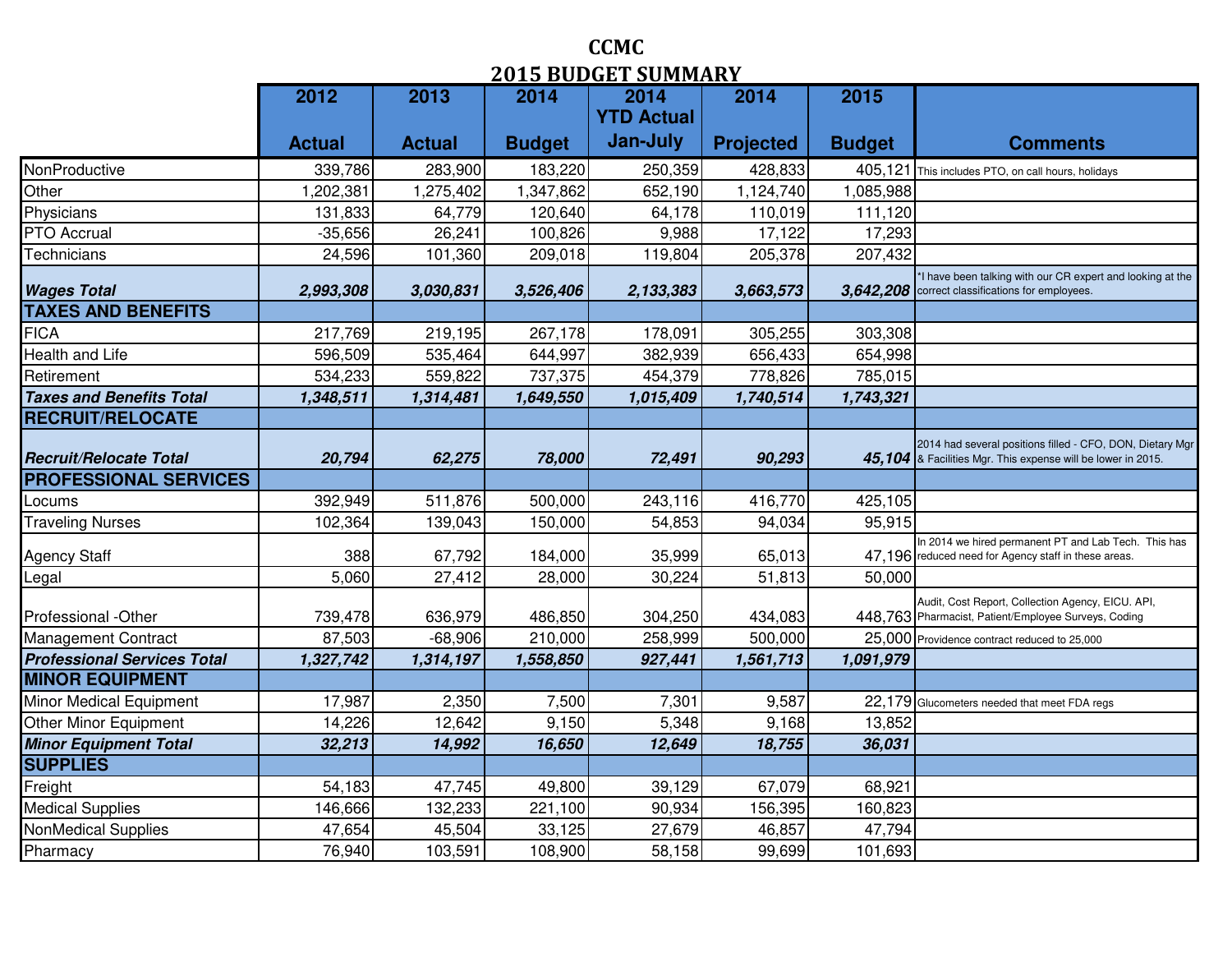|                                    | 2012          | 2013          | vij Dobuli<br>2014 | <u>DUMININI</u><br>2014 | 2014             | 2015          |                                                                                                              |
|------------------------------------|---------------|---------------|--------------------|-------------------------|------------------|---------------|--------------------------------------------------------------------------------------------------------------|
|                                    |               |               |                    | <b>YTD Actual</b>       |                  |               |                                                                                                              |
|                                    | <b>Actual</b> | <b>Actual</b> | <b>Budget</b>      | Jan-July                | <b>Projected</b> | <b>Budget</b> | <b>Comments</b>                                                                                              |
| Food                               | 153,236       | 188,920       | 180,000            | 122,530                 | 210,051          |               | 214,253 This includes the food for Senior Lunch                                                              |
| <b>Other Supplies</b>              | 14,458        | 12,754        | 35,700             | 5,629                   | 9,359            | 11,767        |                                                                                                              |
| <b>Supplies Total</b>              | 493,137       | 530,746       | 628,625            | 344,059                 | 589,440          | 605,251       |                                                                                                              |
| <b>REPAIR &amp; MAINTENANCE</b>    |               |               |                    |                         |                  |               |                                                                                                              |
| Repair & Maintenance Total         | 67,635        | 46,232        | 47,750             | 14,847                  | 25,452           | 25,961        |                                                                                                              |
| <b>RENTS/LEASES</b>                |               |               |                    |                         |                  |               |                                                                                                              |
| Equipment                          | 38,483        | 38,898        | 21,500             | 7,813                   | 13,394           | 13,662        |                                                                                                              |
| <b>Buildings/Apts</b>              | 2,025         | 19,047        | 27,800             | 51,924                  | 88,784           |               | This is for all of our travelers - hopefully we can reduce<br>90,016 this once we have a physician full time |
| <b>Rent/Lease Total</b>            | 40,508        | 57,945        | 49,300             | 59,737                  | 102,178          | 103,678       |                                                                                                              |
| <b>UTILITIES</b>                   |               |               |                    |                         |                  |               |                                                                                                              |
| Electric                           | 131,744       | 100,192       | 103,000            | 60,996                  | 104,565          | 106,656       |                                                                                                              |
| Fuel                               | 150,216       | 137,976       | 152,600            | 81,496                  | 139,708          | 142,502       |                                                                                                              |
| Gas                                | 4,442         | 5,696         | 6,200              | 2,791                   | 4,785            | 4,881         |                                                                                                              |
| Internet                           |               | 244,159       | 253,100            | 166,264                 | 285,599          |               | Our internet is subsidized by USAC - we pay approx. \$500<br>285,599 per month out of pocket                 |
| Phone                              | 452,000       | 54,587        | 56,700             | 18,691                  | 32,034           | 32,675        |                                                                                                              |
| Television                         | 3,325         | 7,808         | 7,700              | 6,351                   | 10,886           | 11,104        |                                                                                                              |
| Water/Sewer/Plowing                | 13,787        | 20,754        | 20,700             | 17,589                  | 30,160           | 30,764        |                                                                                                              |
| <b>Utilities and Fuel Total</b>    | 755,514       | 571,172       | 600,000            | 354,179                 | 607,737          | 614,181       |                                                                                                              |
| <b>TRAVEL &amp; TRAINING</b>       |               |               |                    |                         |                  |               |                                                                                                              |
| <b>Travel &amp; Training Total</b> | 49,032        | 49,820        | 57,850             | 35,850                  | 58,582           | 60,512        |                                                                                                              |
| <b>FACILITY INSURANCES</b>         |               |               |                    |                         |                  |               |                                                                                                              |
| <b>Facility Insurances</b>         | 155,291       | 193,014       | 177,860            | 30,394                  | 155,000          | 158,100       |                                                                                                              |
| <b>OTHER EXPENSES</b>              |               |               |                    |                         |                  |               |                                                                                                              |
| Dues and Subs                      | 39,948        | 29,069        | 33,060             | 16,904                  | 28,978           |               | 29,557 This includes our dues to the State Hospital Association                                              |
| icense and Tax                     | 7,455         | 1,246         | 2,150              | 310                     | 531              | 543           |                                                                                                              |
| Other Expense                      | 15,469        | 31,014        | 35,100             | 46,710                  | 92,789           |               | 73,644 Survey fines in 2014, will not have in 2015                                                           |
| <b>Other Expenses Total</b>        | 62,872        | 61,329        | 70,310             | 63,924                  | 122,298          | 103,744       |                                                                                                              |
| <b>TOTAL EXPENSES</b>              | 7,346,557     | 7,247,034     | 8,461,151          | 5,064,363               | 8,735,535        | 8,230,070     |                                                                                                              |
|                                    |               |               |                    |                         |                  |               |                                                                                                              |
| NET OPERATING INCOME -187,385      |               |               | $43,566$ -205,760  | 380,025                 | 227,243          | 3,052         |                                                                                                              |